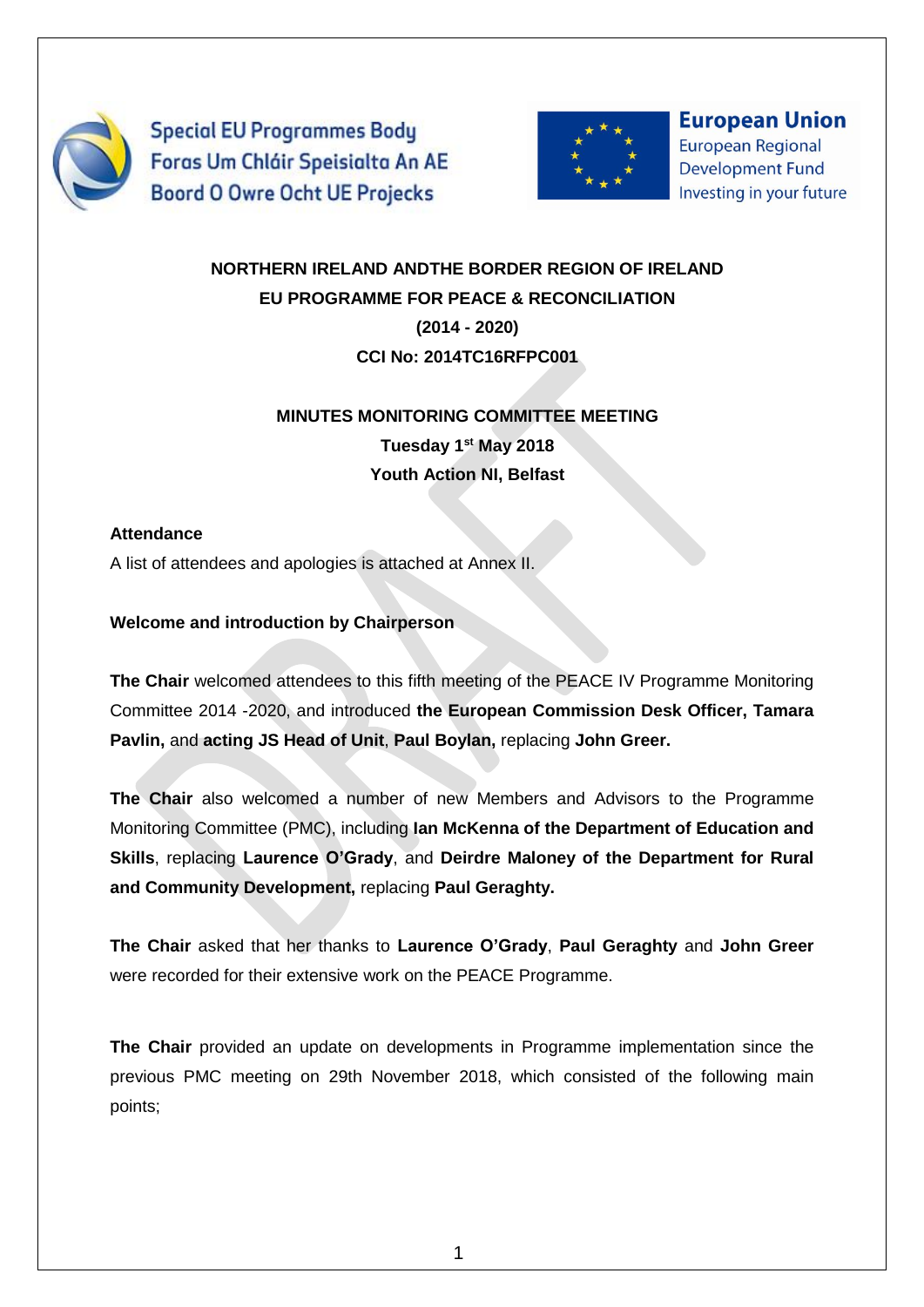- Northern Ireland-Ireland cooperation remains a leading priority in Brexit negotiations;
- The SEUPB are encouraged by specific mention of the continuation of North-South cooperation, and a commitment to the current Peace and Interreg Programmes, in the European Commission's Communication to the European Council on the progress of Article 50 negotiations with the United Kingdom, released in December 2017;
- A commitment to the Programmes is understood to be included within the EU Commission's Multi-Financial Framework, which will be published on 2nd May;
- The Chair provided reassurance of the certainties around funding for the current programming period with the HMT UK guarantee and potentially beyond;
- The lack of a functioning Northern Ireland Executive has not unduly impacted the implementation of the Programmes, at this time;
- **The Chair** outlined two recent International events of interest; the SEUPB's major showcasing event in Brussels in November 2017, and a visit from representatives of the European Parliament's Committee for Regional Policy on a fact finding mission in March 2018. **The Chair** noted the positive feedback from both events, and;
- **The Chair** informed Members of the release of a second call for applications under the Shared Spaces and Services objective on 16<sup>th</sup> March 2018. The SEUPB are holding three workshops in May and June 2018, to assist applicants with the application process.

**The Chair** reminded Members of previous interest in visiting the projects being discussed in PMC meeting papers. To this end, **the Chair** thanked Youth Action NI for hosting today's meeting, and informed Members of the project tours and presentations taking place later in the agenda. In addition, **the Chair** invited Members to attend the launch of the Youth Network for Peace project following lunch.

#### **1. Agree Agenda**

The Agenda was adopted.

#### **2. Conflict of Interest Declaration**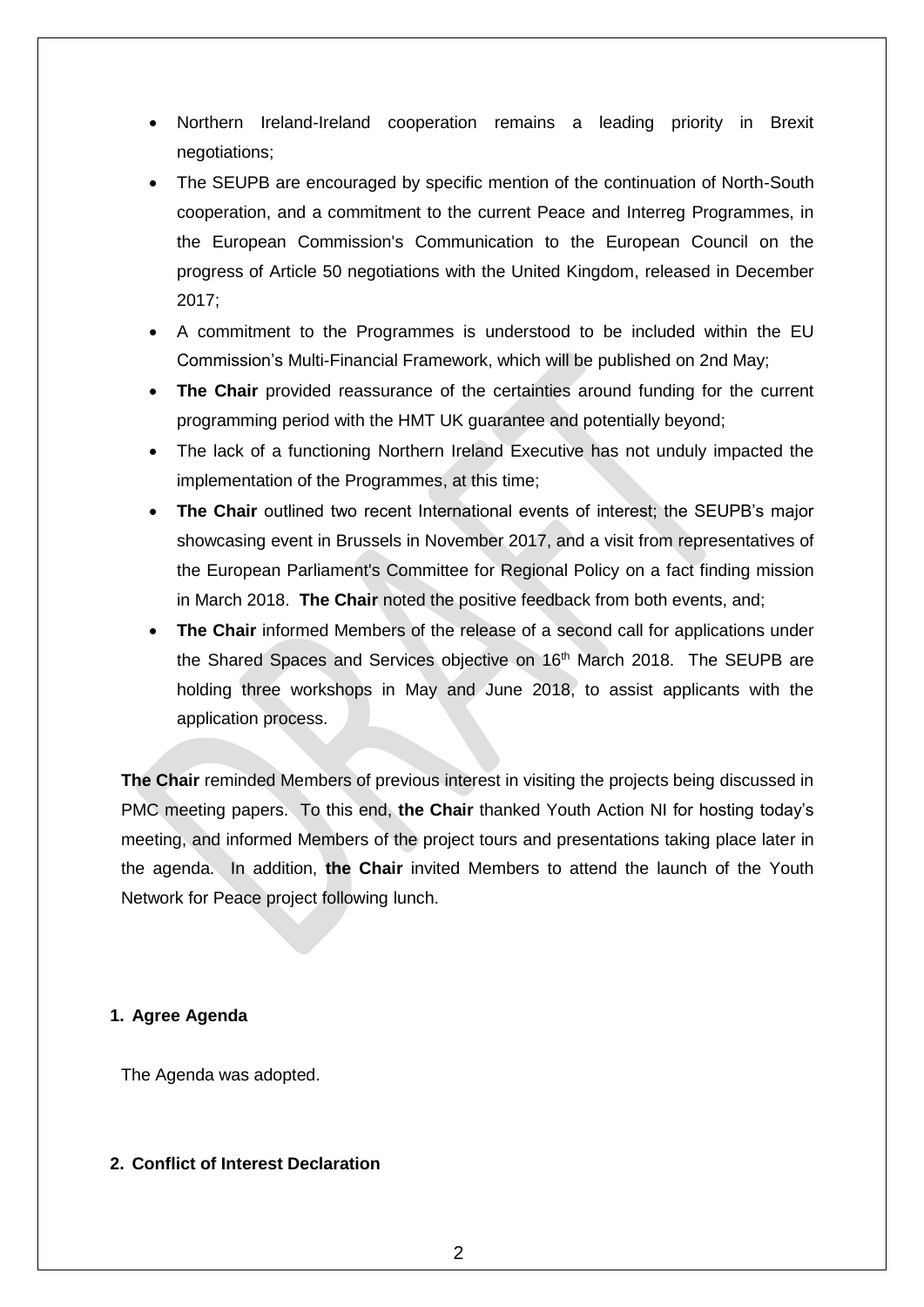No conflicts of interest were declared.

#### **3. Minutes of the previous meeting – 29 November 2017**

The minutes were agreed as a true and accurate record of the previous meeting.

#### **4. Matters Arising**

The Committee noted the resolution of all matters arising from the previous meeting.

#### **5. Update on the implementation of PEACE IV 2014 – 2020 Programme**

**The MA Director** introduced the Programme Implementation paper and provided a detailed presentation.

**The NILGA/ Sinn Fein representative** requested clarification on cumulative figures within the implementation report.

**The EU Commission Desk Officer** clarified that the final 2023 Performance Framework financial target within **the MA Director's** presentation includes Technical Assistance (TA) whereas the Priority Axis target should have been fixed exclusive of TA. This should be addressed in the upcoming programme modification.

**The MA Director** reminded Committee Members that TA can total up to 6% of the Programme value, or €14 million of the current PEACE IV Programme. He noted that future reporting will include Technical Assistance analysis.

**The MA Director** clarified that the 2018 N+3 target is €27.9 million, inclusive of initial Programme pre-financing and Annual pre-financing.

The MA Director outlined current progress against the Performance Framework target and indicated that he will report specifically on this at all future meetings. He asked **the acting JS Head of Unit** to provide further detail on Programme implementation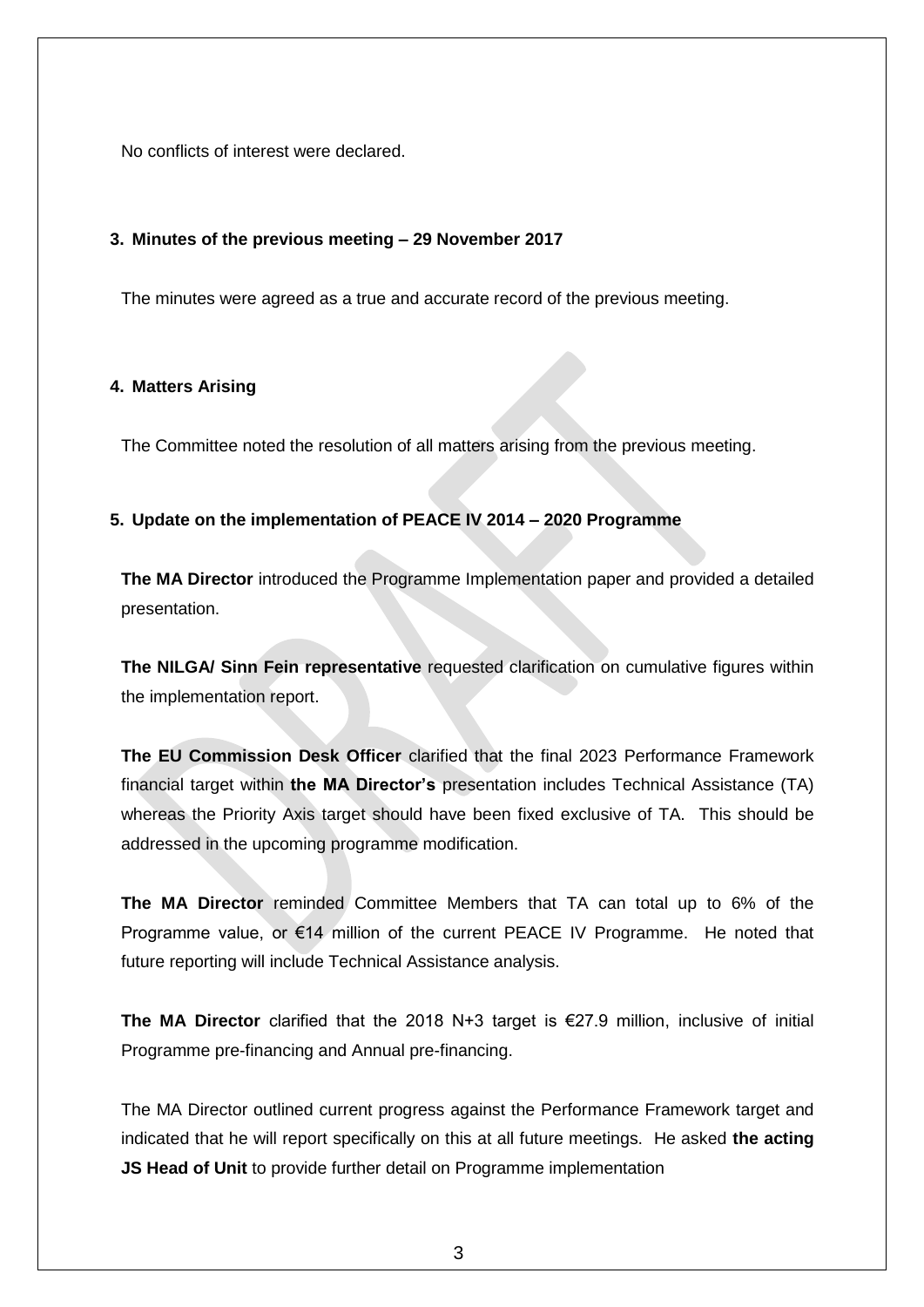**The acting JS Head of Unit** provided a presentation on implementation by thematic area which included the following main points;

- The Peace IV Programme contains 86 approved projects, representing 78% Programme commitment;
- 95% of the Programme outputs have been committed;
- Local Authorities have been requested to re-bid to ensure full allocation under the Children and Young People objective,
- €12.3 million is under consideration by Accountable Departments and Member States for transfer between the Local Authority Children and Young People and Regional Level objectives;
- Following issues in evidencing demand and sustainability during the assessment process; two Shared Space projects are currently with Accountable Departments for approval;
- The JS are working with the Councils under the Local Action Plans to navigate issues around the technical splits in the eMS system, and;
- The final rebid process is underway for five remaining Local Authority Action Plans;
- In February 2018, significant progress was made in allocating €4 million rebid funds to eleven Local Authority Action Plans.

**The Monitoring Committee** made the following comments and observations:

- Queried whether projects rejected in Stage 1 of the Shared Space call for applications may attend upcoming workshops under the second call;
- Were reassured by the level of quality control demonstrated in the original Shared Space call;
- Welcomed the additional support for local authorities through thematic workshops and technical support;
- Questioned if the approval of a Development Support Body may have resulted in an increased number of approved applications under the Shared Space objective;
- Communicated feedback from local authorities regarding delays to claim payments while the eMS system undergoes a live modification;
- Discussed the Local Authority Peace IV Managers Forum's request for a network and sharing event as a platform for engagement and sharing of best practice, and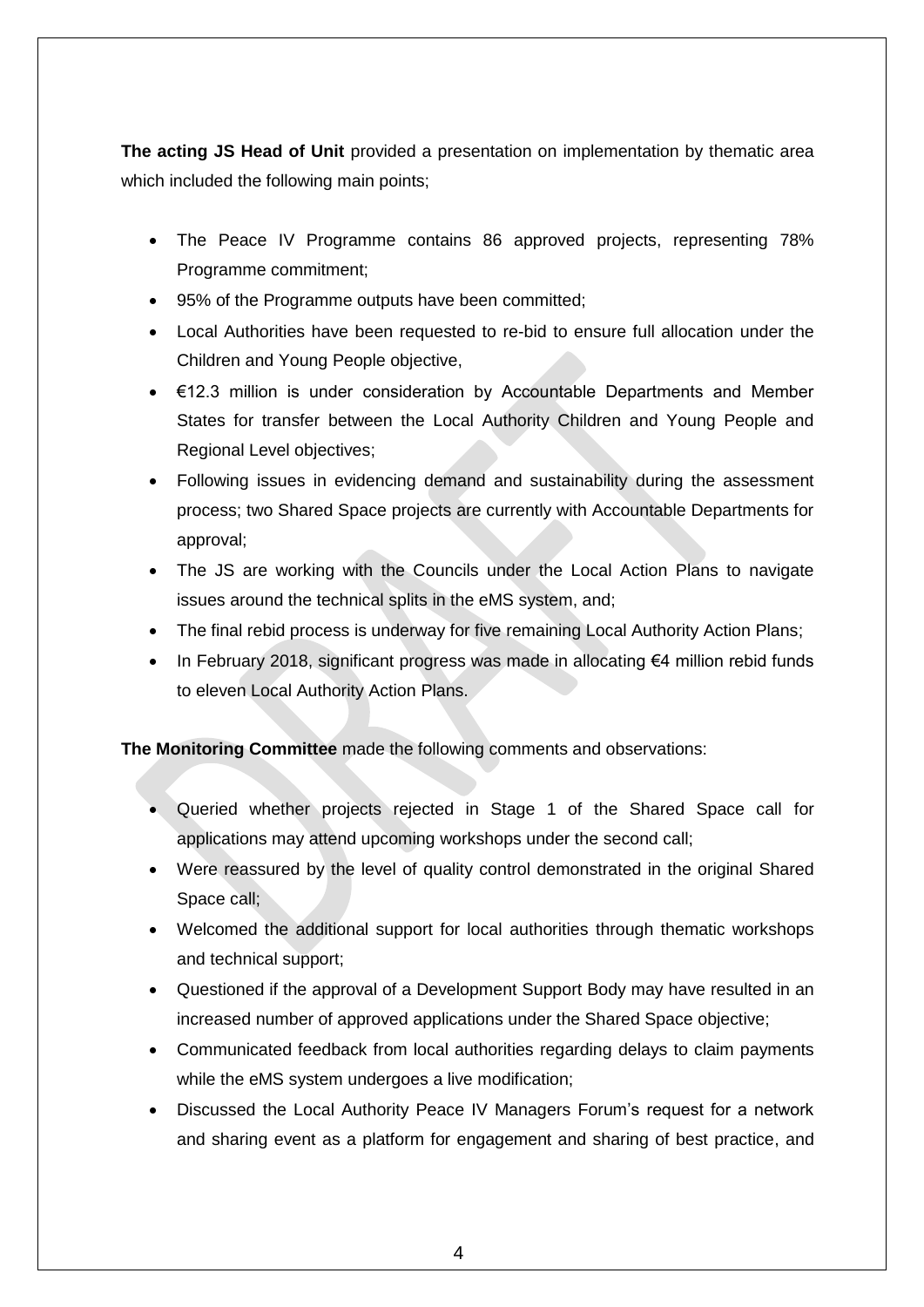as a means of avoiding duplication of services between Local Authority and Regional projects;

- Queried the approach in requiring a number of Councils to manage and administer resource allocation monies on behalf of appointed delivery agents;
- Requested further information on the quality monitoring systems in place in the second Shared Space call, and whether the proposed shared spaces encourage genuine communication between different communities:
- Requested further detail on the approach to overcommitment within the Programme;
- Requested more information on the level of interaction and attitudinal change taking place through the Shared Education interventions, and;
- Requested more information on the level of project delivery managed by the Voluntary and Community sector under the local authorities.

**The MA Director** confirmed projects which were rejected under the previous Shared Space call are encouraged to apply to the new call, and the consultant leading the Workshops will provide 1.5 days of consultation with each applicant

.

**The MA Director** also stated that the one stage call for applications under Shared Space was developed with the agreement of the Steering Committee and the EU Commission and will be included in the upcoming CP modification request.

In her response, **the Chair** clarified that the rejection of projects under the original Shared Space call related to a range of issues rather than a lack of quality projects.

In terms of overcommitment, the Chair reiterated that overcommitment is being sought in certain themes as a prudent approach to risk, and is an ongoing process in consultation with Member States and the EU Commission.

**The JS Manager** confirmed the SEUPB have received the request for a Local Authority – Regional networking event and recognise the risk of duplication, and now require Local Authorities to monitor the issue. The SEUPB will liaise with the Managers Forum in arranging this event in the near future.

**The Chair** added that the SEUPB are currently working to reorder JS staff responsible for the Local Action Plans, in order to implement greater coordination and provide a dedicated in-house resource.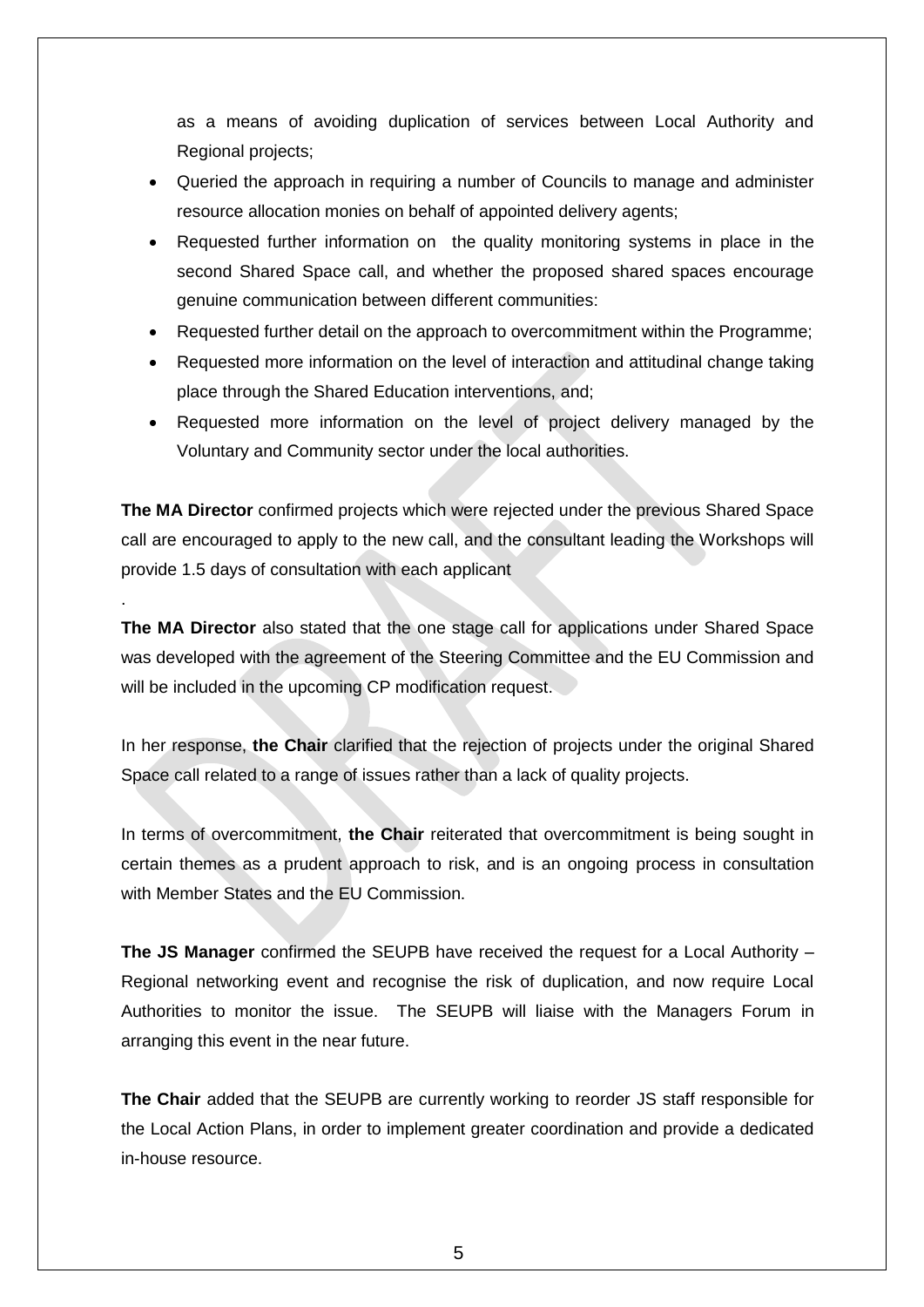Referring to the measurement of impact under Shared Space, **the MA Director** explained the use of result indicators, which differs from the Programme's output indicators, which will be assessed in a separate longitudinal Impact Evaluation.

**The acting JS Head of Unit** addressed the comments on the Local Authority rebids, confirming they will be assessed by Steering Committee in June 2018. He continued to explain the role of the Joint Secretariat and their three-monthly project

visits in measuring outputs on the ground and against a detailed plan of deliverables.

Addressing the comments on Shared Education, **the Chair** described the Shared Education launch in April 2018, which was attended by project representatives, teachers and schools. She described the relationships emerging from the Programme interventions, which have developed beyond the Programme outputs and community boundaries.

**The Department of Education** representative confirmed they are receiving feedback on genuine attitudinal change as a result of Programme activity.

**The acting JS Head of Unit** stated that the current delivery mechanism, with regards to the administration of resource allocation funds, is in place at the request of the Councils in question.

Lastly, **the Chair** provided a response on project delivery provided by the Community and Voluntary sector, stating that the original intention in designing the Local Authority Action plans theme prioritised Community and Voluntary sector organisations as the main delivery agents, as best-placed to deliver activity on the ground. She reiterated that any decisions on delivery were made with intrinsic involvement from the both Local Authorities and the Community and Voluntary sector.

#### **The EU Commission Desk Officer** made the following comments;

- Highlighted the need, as previously stated by the DoF representative, for consistency of figures reported throughout the Implementation paper;
- Requested the addition of a paragraph on Priority Axis 2 to future Implementation papers;
- Requested the inclusion of result indicators in the implementation papers;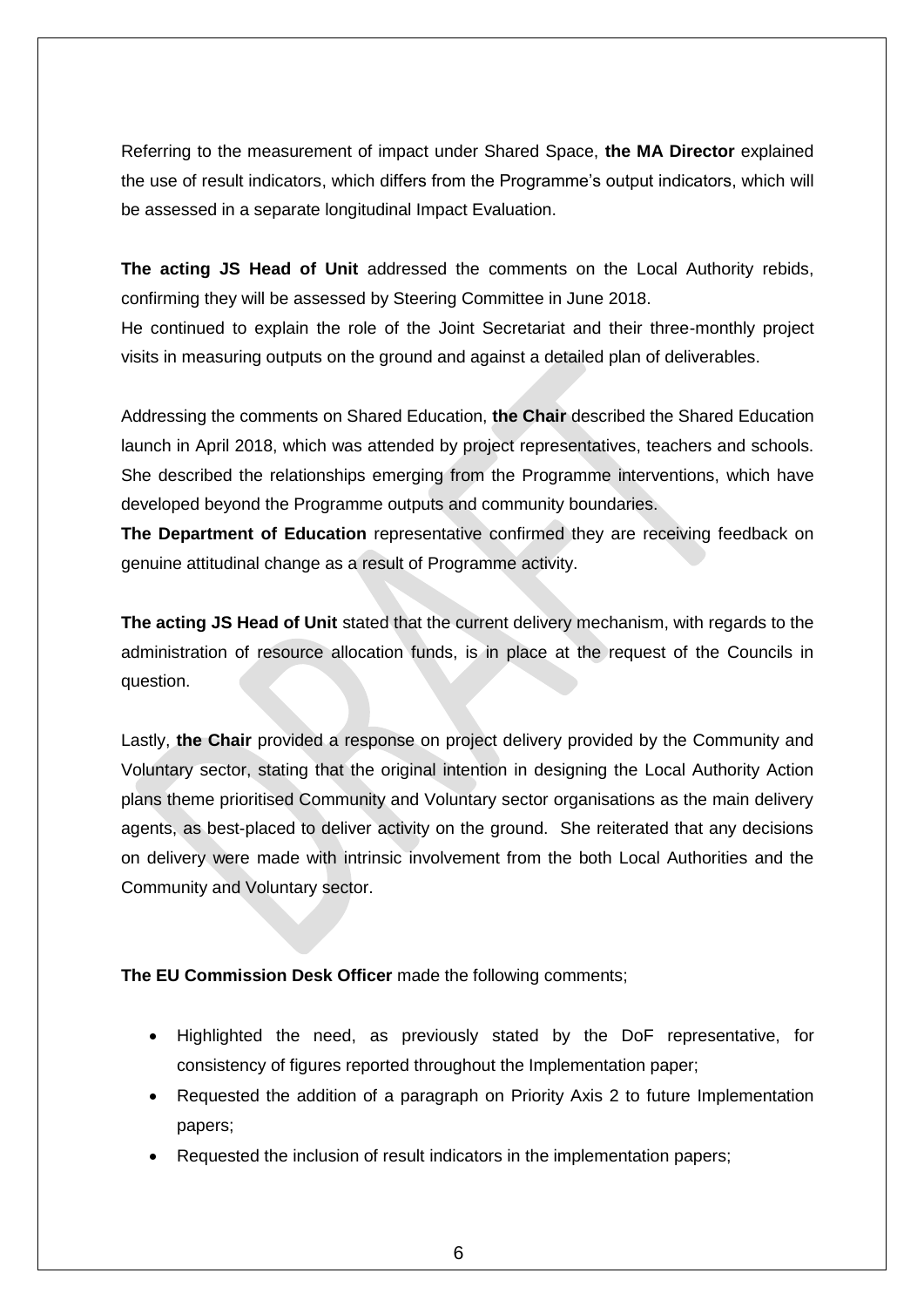- Noted issues and noticeable delays experienced across the Shared Space call, as well as the training and workshops being provided;
- Agreed with **the MA Director** on the inclusion of Performance Framework milestones in the next PMC paper;
- Queried a 1% difference in the commitment levels which appeared in the papers, and received clarification from **the MA Director** that the difference relates to rounding and will be corrected for future consistency;
- Requested further detail on "My Time, My Place" listed under Specific Objective 4, in order to ensure alignment with the specific objectives of the Cooperation Programme document;
- Welcomed upcoming training, and highlighted the need for State Aid training, and;
- Highlighted a factual error to page 21 of the Implementation paper, as the CP modification has not yet been "formally submitted to the EU Commission"

**The MA Director** responded, stating that "My Time My Place" is a result of Accountable Department collaboration in the North and South of Ireland, with further meetings scheduled to take place the day following the meeting, which he invited **the EU Commission Desk Officer** to attend.

**The DoF representative** recognised the level of Programme commitment and the progress of the second Shared Space call for applications. He commended the work of the Accountable Departments for their role in working with the SEUPB regarding Programme delivery, and emphasised the importance of maintaining this working partnership.

**The DPER representative** thanked Youth Action for hosting the PMC meeting. He commended the SEUPB for the successful closure of the previous Peace Programme and for the high levels of commitment within the current Programme, noting the contrast against uncertain discussions the previous year.

**The DPER representative** also highlighted the Peace Learning Platform as a repository in recording the legacy of all Peace Programmes in the region, and recognising the achievement of the €2.2 billion European investment to date.

**The Chair** thanked **the EU Commission Desk Officer for her comments**, which will be taken into consideration and actioned.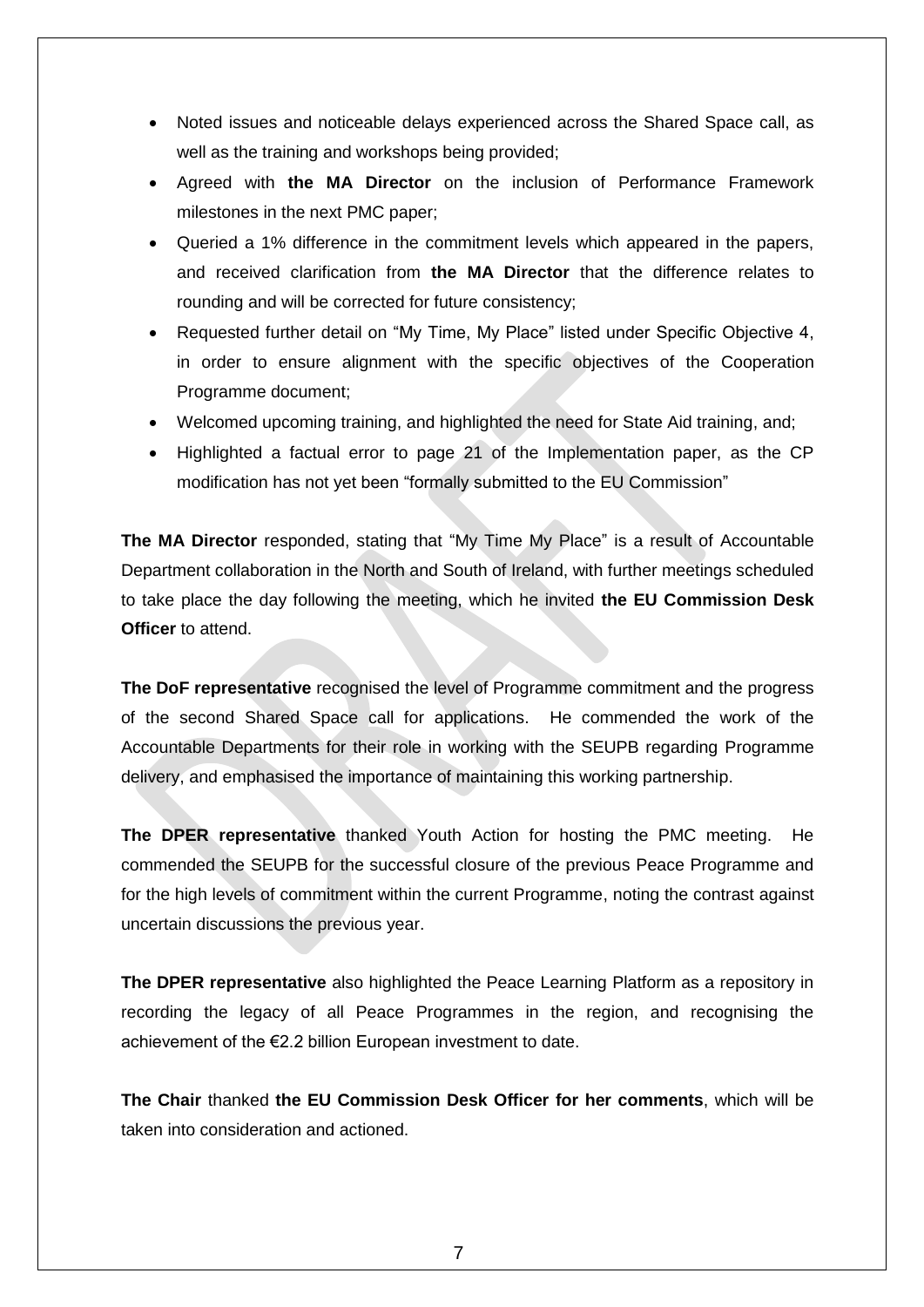**The Chair** thanked **the Member State representatives** for their comments, and recognised the political will towards continuation of both the PEACE and INTERREG Programmes post 2020. She emphasised the SEUPB's status as a cross border body established under the Good Friday Agreement, as with the aim of developing cross border cooperation through the EU funded Programme.

#### **The Monitoring Committee**;

- Noted the progress made with regards to programme implementation, and;
- Noted progress made with regards to the regulatory requirements of the Programmes including use of the eMS.

#### **6. Communications Update**

**The Communications Manager** provided a presentation which outlined recent funding announcements, a further Programme Showcase to be held in Dublin's Leinster House, the positive or neutral tone of media coverage surrounding the Programme, the results of the Stakeholder and Awareness Survey 2017/18, and SEUPB's engagement with stakeholders over social media.

**The EU Commission representative** thanked **the Communications Manager** for his presentation and welcomed the increased visibility of the Programme.

She advised Members that a draft report from the European Parliament's delegation to Northern Ireland, which is a positive reflection of the Programme, is available to view on the European Parliament's website.

The report recommends that further action should be taken to increase general awareness of the achievements and lessons learned of the PEACE programmes to date. The report also advocates for the continuation of the PEACE and Interreg programmes post 2020.

**The Chair** agreed with **the Desk Officer's comments**, and discussed the potential to take the SEUPB's Showcase to Westminster, at a suitable time, given the sensitivities, in order to raise the profile of the good work of the Programmes.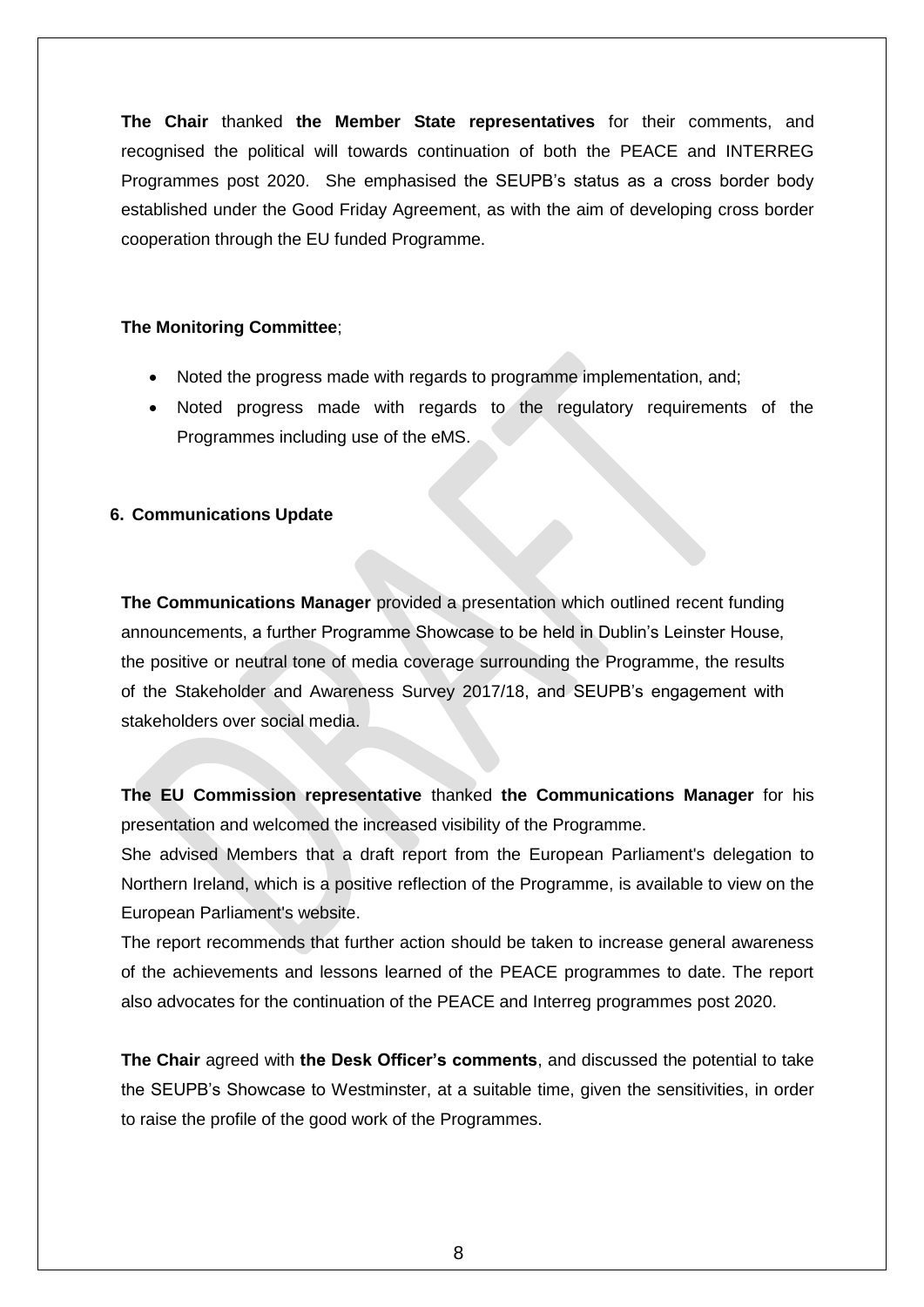**The DPER representative** also welcomed the comments, emphasising the importance of Programme visibility and reminding Members of the region's wish to maintain support from the European Union, as reflected in the EU Referendum results in Northern Ireland and Scotland.

## **The Monitoring Committee;**

- Noted the Communications Activity since the last Programme Monitoring Committee meeting, and;
- Noted progress in implementation of the Communications Strategy.

## **7. Annual Implementation Report 2017**

**The Chair** introduced the Annual Implementation Report update paper to Members and invited comments from the Monitoring Committee.

**The EU Commission representative** made the following main points;

- The deadline for AIR submission this year is  $31<sup>st</sup>$  May 2018;
- Requested that the SEUPB examine the result indicators in the context of recommendations made in the previous year's acceptance letter;
- Requested the inclusion of a brief statement regarding reporting progress on achievement of results indicators when submitting the AIR to the Commission, and;
- Requested corrections to Table 2 on reporting the output indicators, and offered her assistance in making the amendments.

**The DoF representative** informed Members that the Department had submitted comments on the Annual Implementation Report to the SEUPB in writing, in advance of today's meeting.

**The CNCC representative** queried why the metres squared measurement of open spaces was in the Shared Space indicators, rather than the number of actual beneficiaries, and received an explanation of common output indicators from **the EU Commission Desk Officer.**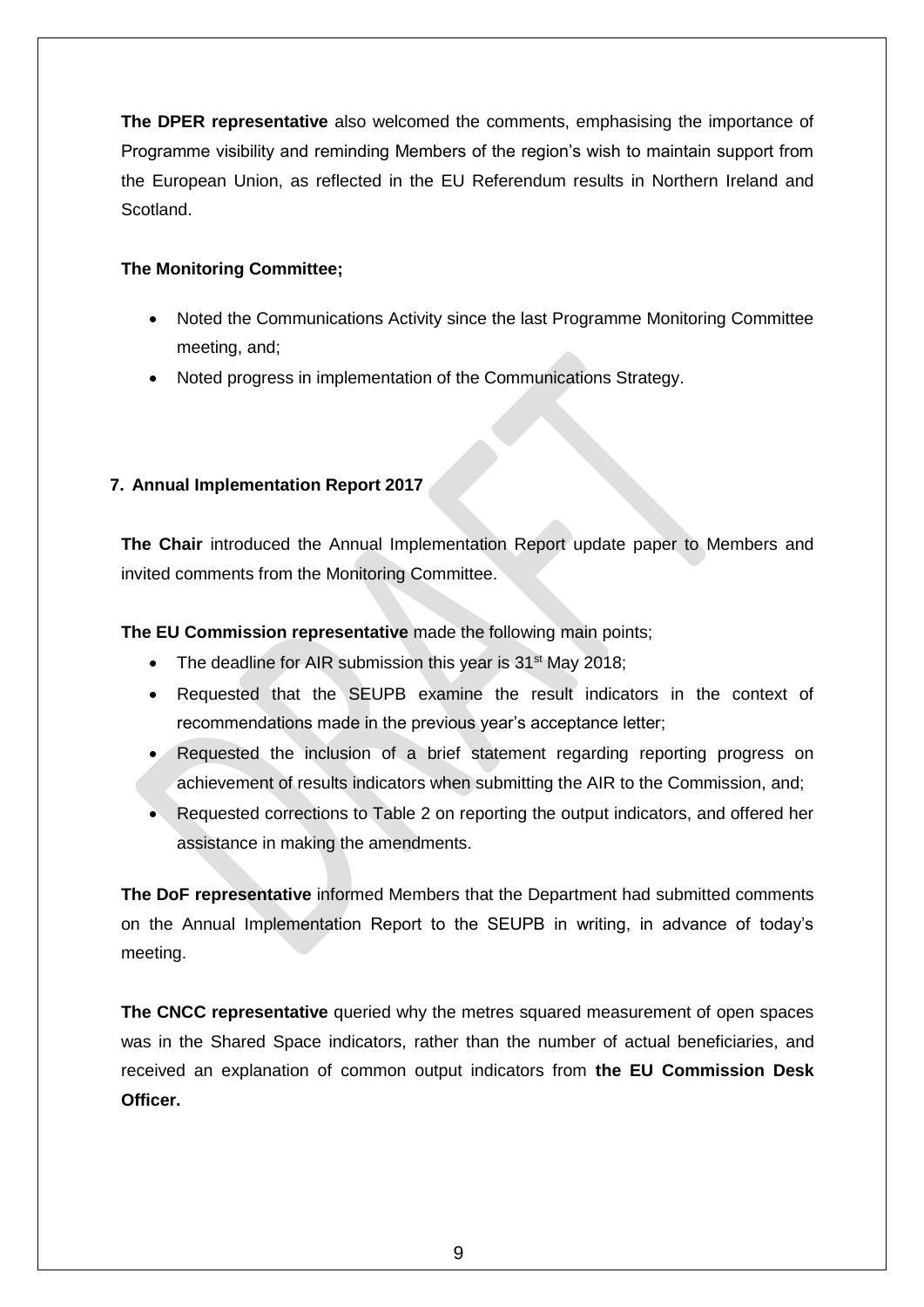**The Environmental Pillar representative** queried the origins of the 20,000 metre squared target value under the same call.

**The Chair** stated that the figure is based on detailed analysis and experience gained from previous Programmes, of similar projects.

#### **The Monitoring Committee;**

 Approved the Annual Implementation Report for the Peace IV Programme, subject to any requested amendments.

#### **8. Evaluation Plan Update**

**The Chair** introduced the Evaluation Plan update paper and welcomed any comments.

No additional comments were made and **the Monitoring Committee**;

- Noted progress made in implementing the Programme's Evaluation Plan;
- Noted the summary findings of the Implementation Evaluation and action plan to address recommendations, and;
- Noted the progress in initialising the Impact Evaluations for the Programme.

#### **9. Review Panel Update**

**The Chair** introduced the Review Panel update paper, and provided further detail on the single Review Panel meeting which has taken place since the previous meeting.

#### **The Monitoring Committee;**

- Noted the information on reviews conducted since the last meeting, and;
- Considered volunteering for review panel membership

**10. A.O.B.**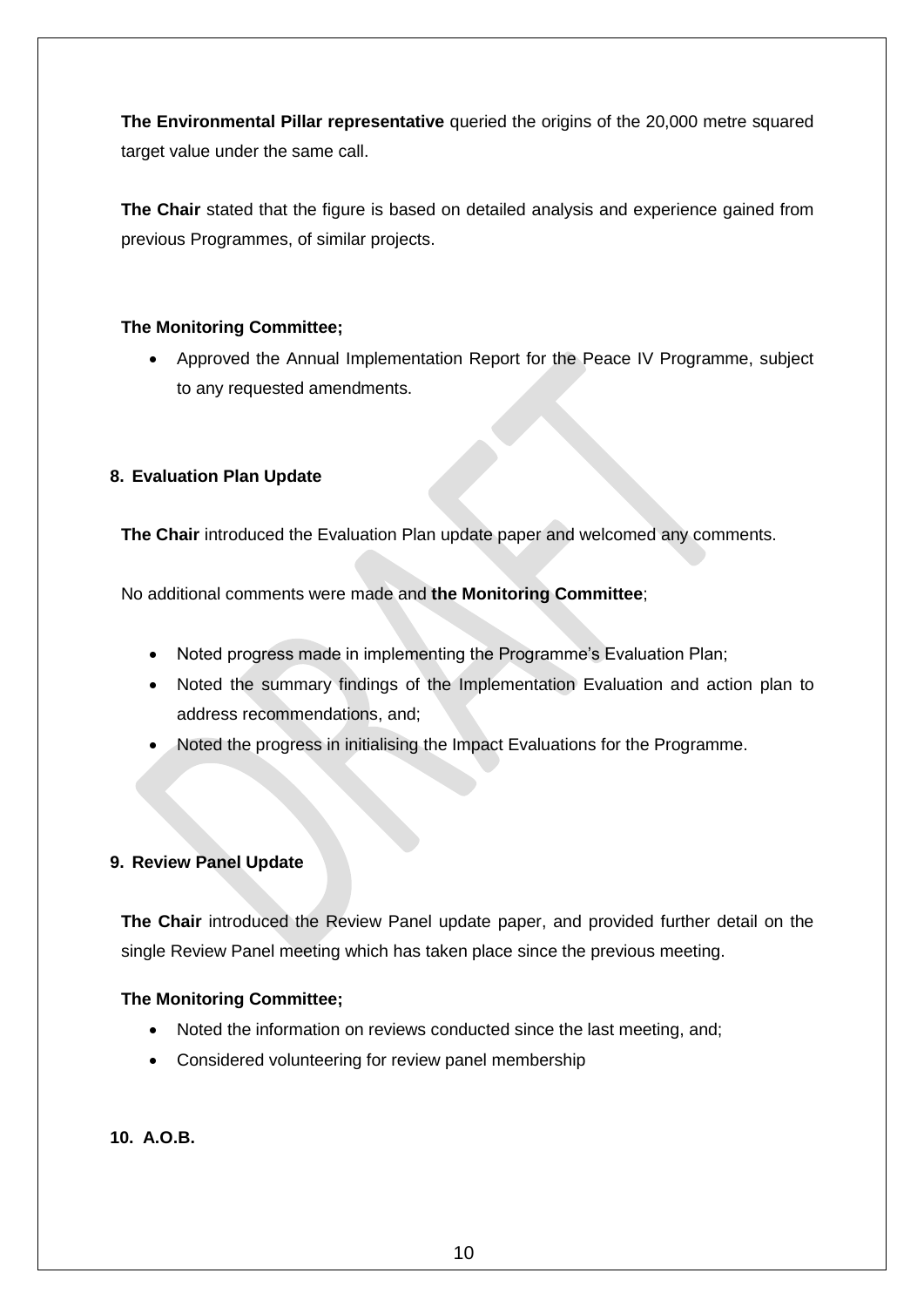**The Chair** took the opportunity to record her sincere thanks to **Brenda Hegarty, JS Manager,** who is leaving the SEUPB after 16 years, and wished her luck in her future position in Donegal County Council.

#### **11. Project Presentation – The AMPLIFY and Youth Network for Peace Projects**

**The Chair** thanked Members for attending and introduced **Martin McMullan of Youth Action NI**, before providing a brief outline of their two PEACE IV- funded projects, AMPLIFY under the Children and Young People 14 to 24 objective and the Youth Network for Peace Project under the Regional objective.

The Members participated in tours of the two projects, led by Martin McMullan and the projects' student youth workers.

Following lunch, a number of PMC Members also attended the launch of the Youth Network for Peace project.

#### **12. Date of next meeting**

Before departing for the tours, **the Chair** stated that the next PMC meeting will follow a similar format and incorporate a project visit, to take place in autumn 2018.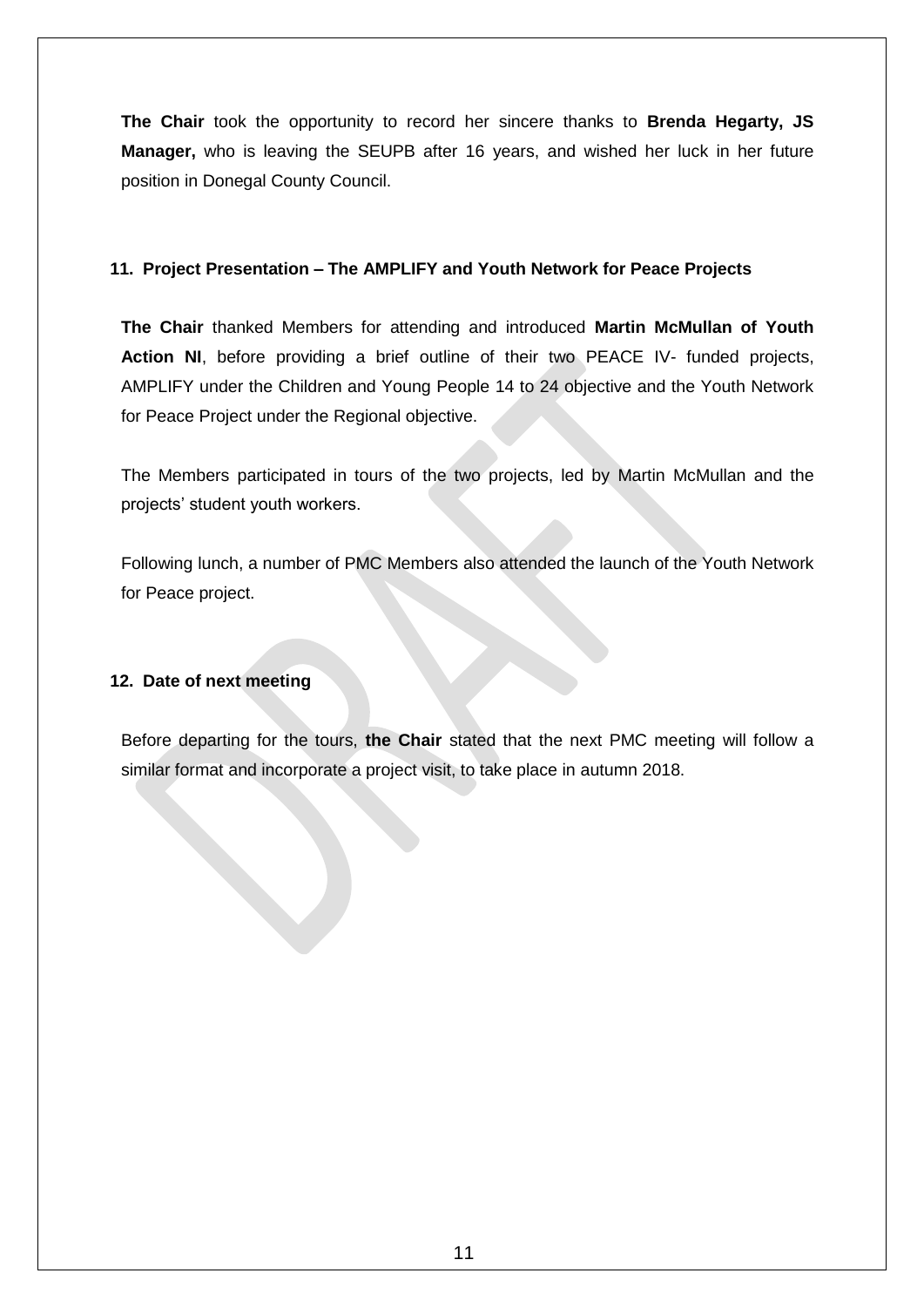## **ANNEX I**

# **ACTION POINTS/ISSUES OF CLARIFICATION ARISING FROM MONITORING COMMITTEE Tuesday 01 May 2018, Youth Action NI Offices, Belfast**

## **ACTION POINTS**

| <b>Agenda Item</b> | <b>Action</b> | <b>Action</b>                            | <b>Responsibility</b> |
|--------------------|---------------|------------------------------------------|-----------------------|
|                    | <b>Point</b>  |                                          |                       |
|                    |               |                                          |                       |
| $\overline{7}$     | 1             | SEUPB to examine the result indicators   | <b>MA</b>             |
| Annual             |               | against recommendations made in          |                       |
| Implementation     |               | 2017's EU Commission acceptance          |                       |
| Report             |               | letter                                   |                       |
|                    |               |                                          |                       |
| $\overline{7}$     | 2             | SEUPB to include a brief statement       | МA                    |
| Annual             |               | regarding reporting progress on          |                       |
| Implementation     |               | achievement of results indicators when   |                       |
| Report             |               | submitting the AIR to the Commission.    |                       |
|                    |               |                                          |                       |
| $\overline{7}$     | 3             | SEUPB to correct Table 2 of AIR (output) | MA                    |
| Annual             |               | indicators)                              |                       |
| Implementation     |               |                                          |                       |
| Report             |               |                                          |                       |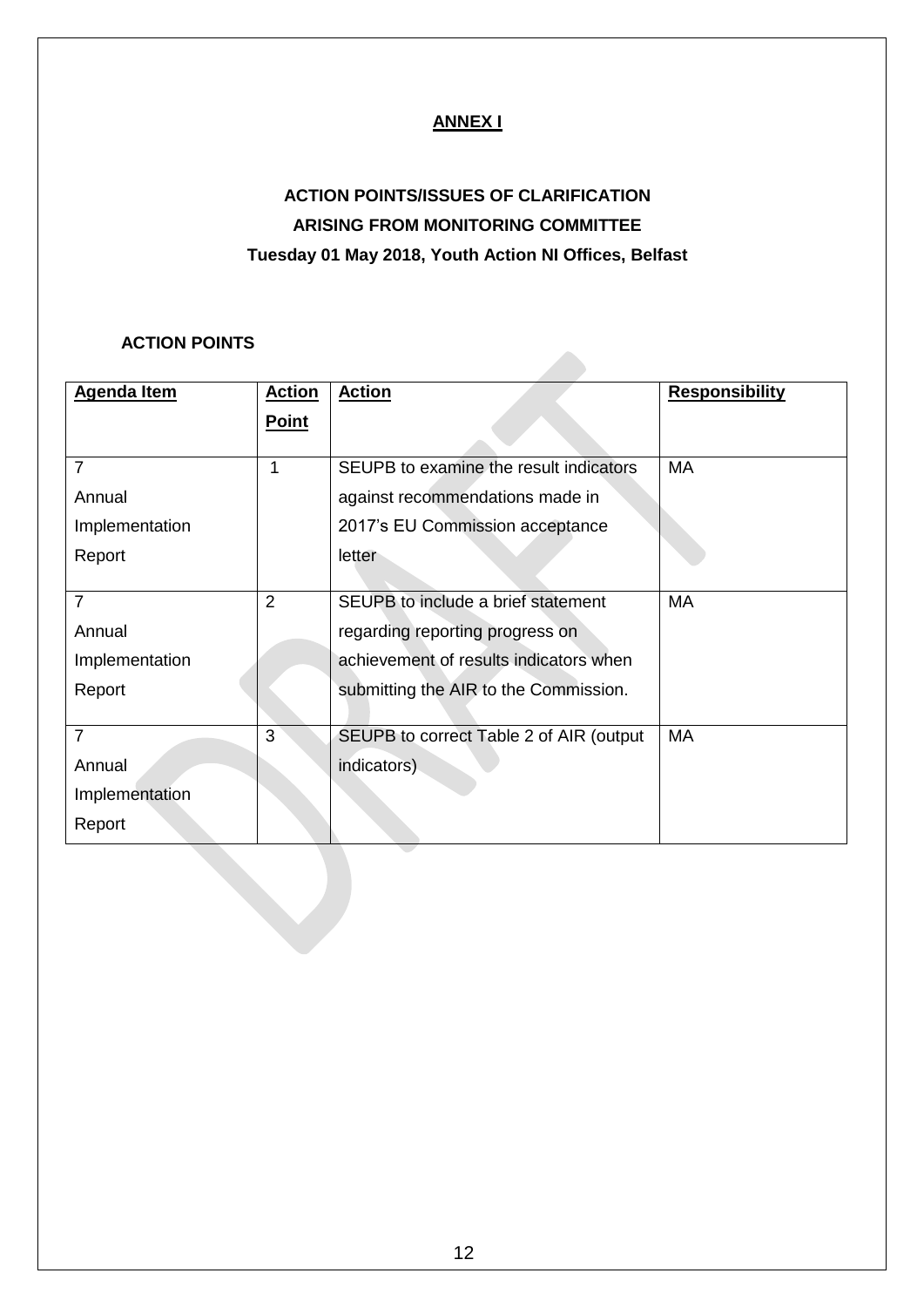## **ANNEX II**

## **Attendance – PEACE IV Programme Monitoring Committee, 1 st May 2018, Youth Action NI Offices, Belfast**

## **Chair**

Gina McIntyre **SEUPB** 

## **Members**

| Paul Boylan                | Joint Secretariat, SEUPB                            |
|----------------------------|-----------------------------------------------------|
| <b>Caitlin Connelly</b>    | <b>NWRA</b>                                         |
| Ivan Cooper                | The Wheel                                           |
| <b>Cllr Dermot Curran</b>  | NILGA/SDLP                                          |
| <b>Cllr Frank Dolan</b>    | Northern Western Regional Assembly (NWRA)           |
| Mark Feeney                | <b>Managing Authority, SEUPB</b>                    |
| <b>Ruth Gallagher</b>      | Irish Human Rights and Equality Commission          |
| <b>Cllr Garath Keating</b> | <b>NILGA</b>                                        |
| <b>Seamus McAleavey</b>    | <b>NICVA</b>                                        |
| Dominic McCullough         | Department of Finance NI                            |
| Dr Aedin McLoughlin        | <b>The Environmental Pillar</b>                     |
| Paddy McGinn               | Pobal                                               |
| Gearoid O'Keeffe           | Department for Public Expenditure and Reform (DPER) |
| <b>Cllr Paul Robinson</b>  | <b>NILGA/DUP</b>                                    |
| Paul Sheridan              | Head of Finance and Corporate Services, SEUPB       |
| <b>Emily Smyth</b>         | <b>CNCC</b>                                         |

## **Advisors**

| Andrew Bell     | Department of Education                        |
|-----------------|------------------------------------------------|
| Donna Blaney    | The Executive Office                           |
| Joanne Breen    | The Executive Office                           |
| John Gilbane    | Department for Children and Youth Affairs      |
| Brenda Hegarty  | Joint Secretariat, SEUPB                       |
| Andrew Johnston | Department for Communities                     |
| Therese Lynch   | Certifying Authority, SEUPB                    |
| Deirdre Maloney | Department for Rural and Community Development |
|                 |                                                |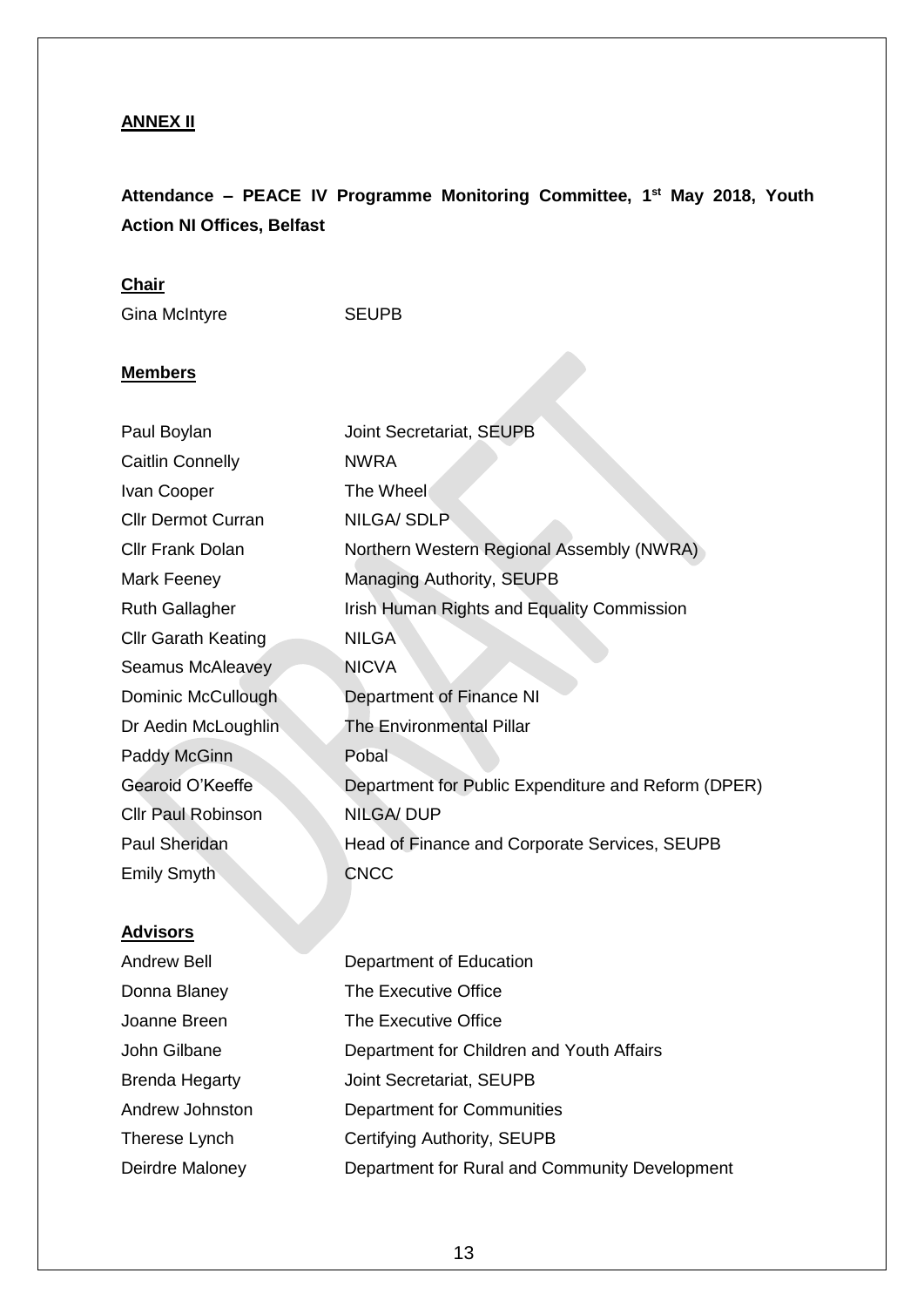| <b>Marie Matthews</b> | The Executive Office               |
|-----------------------|------------------------------------|
| John McCandless       | <b>Communications, SEUPB</b>       |
| Tony McKibben         | Department for Communities (DfC)   |
| Ian McKenna           | Department of Education and Skills |
| <b>Rory Muldrew</b>   | Department for the Economy (DfE)   |
| <b>Tamara Pavlin</b>  | <b>European Commission</b>         |
| Michael Power         | <b>NISRA</b>                       |
|                       |                                    |

#### **Presenter**

Martin McMullan Youth Action NI

#### **Observers**

| Jonathan Ashe    | Department of Finance NI               |
|------------------|----------------------------------------|
| Catherine Clynes | <b>DPER</b>                            |
| Helen Donaldson  | Joint Secretariat, the SEUPB           |
| Sean McAteer     | <b>North South Ministerial Council</b> |
| Emer McGeough    | <b>North South Ministerial Council</b> |
| Lisa O'Kane      | <b>NILGA</b>                           |
| James Russell    | MA, SEUPB                              |
| Maura Young      | MA, SEUPB                              |
|                  |                                        |

## **Secretariat (SEUPB)**

Tara McCormick Managing Authority (minutes) Grainne Vallely Managing Authority, SEUPB

#### **Apologies**

| <b>Wesley Aston</b>     | <b>Ulster Farmers Union</b>             |
|-------------------------|-----------------------------------------|
| <b>Cllr Tommy Byrne</b> | <b>EMRA</b>                             |
| Alderman Angus Carson   | <b>NILGA</b>                            |
| Michael D'Arcy          | <b>IBEC</b>                             |
| Alderman Freda Donnelly | <b>NILGA</b>                            |
| Pamela Dooley           | <b>ICTU Northern Ireland</b>            |
| Damian Duffy            | Confederation of British Industry (CBI) |
| Tom Lavin               | <b>Irish Rural Link</b>                 |
| Dr Aedin McLoughlin     | <b>The Environmental Pillar</b>         |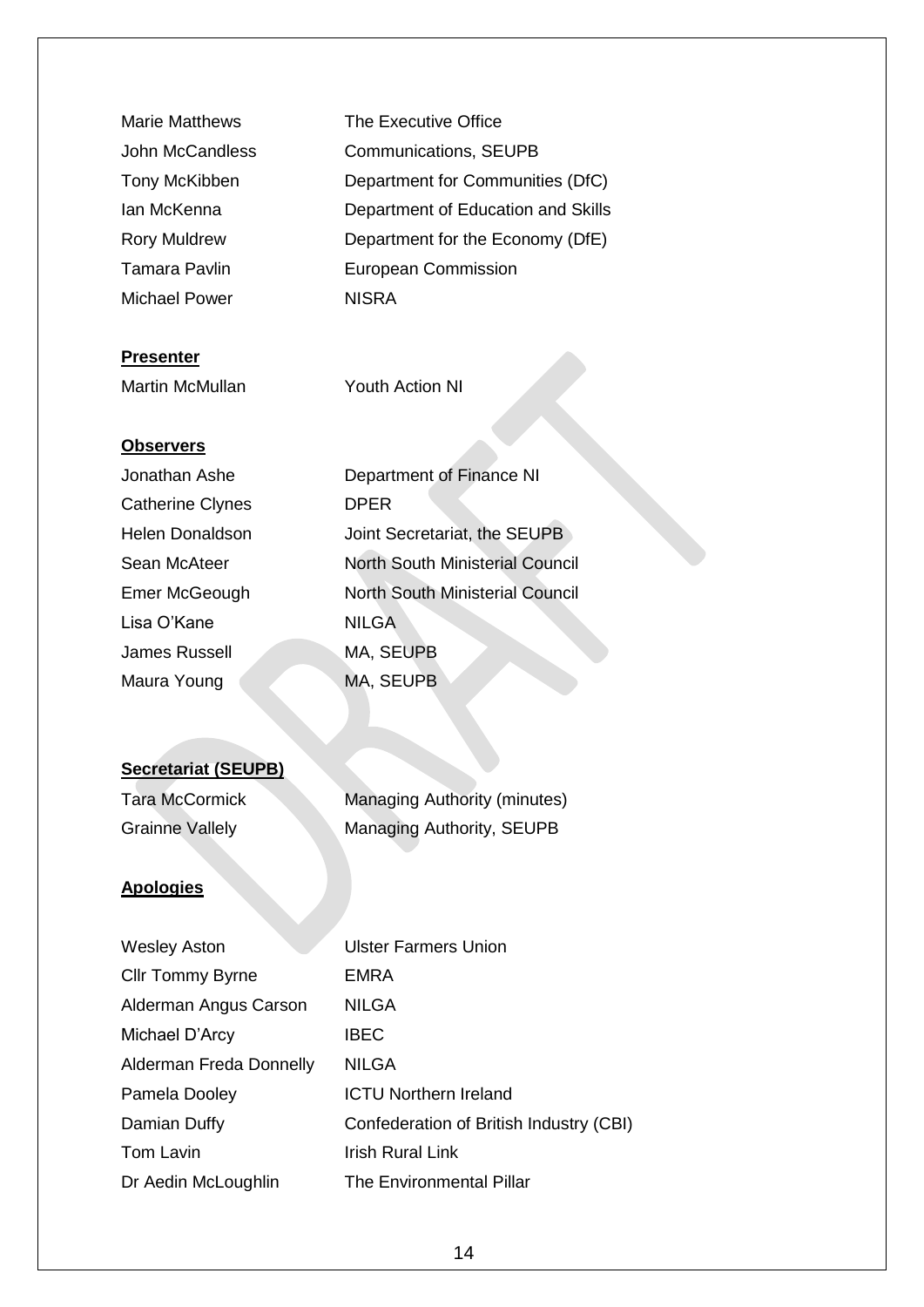Martin O'Rourke **ICTU** Ireland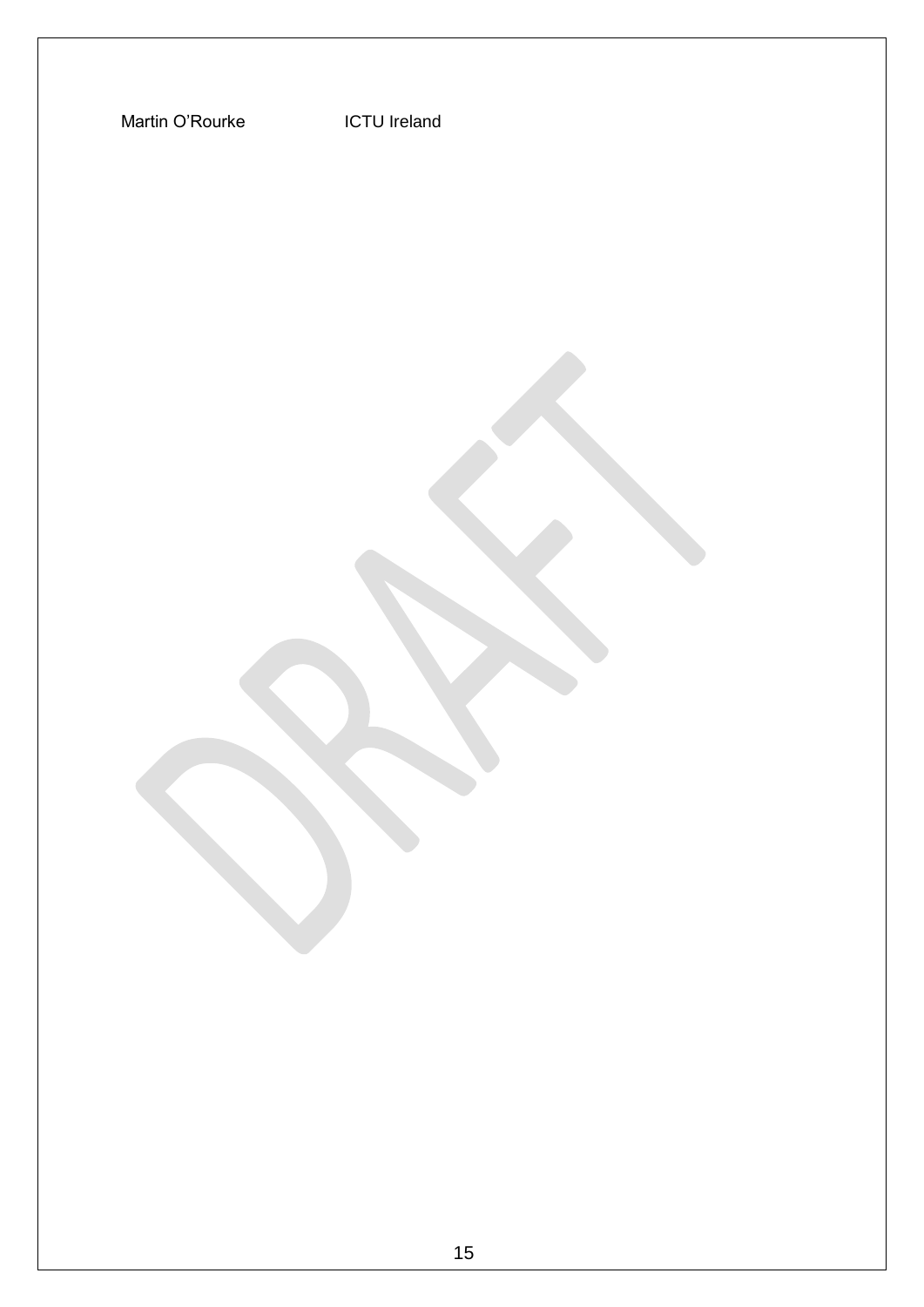**ANNEX III**

**Glossary of acronyms used in the minutes:**

| <b>CNCC</b>   | <b>Council for Nature Conservation and the Countryside</b>                |
|---------------|---------------------------------------------------------------------------|
| <b>DAERA</b>  | Department of Agriculture, Environment and Rural Affairs                  |
| <b>DfE</b>    | <b>Department for the Economy</b>                                         |
| <b>DHPCLG</b> | Department of Housing, Planning, Community and Local<br><b>Government</b> |
| <b>DOF</b>    | <b>Department of Finance (Northern Ireland)</b>                           |
| <b>DJEI</b>   | Department of Jobs, Enterprise and Innovation                             |
| <b>DoH</b>    | <b>Department of Health NI</b>                                            |
| <b>DPER</b>   | <b>Department of Public Expenditure and Reform</b>                        |
| <b>EMRA</b>   | <b>Eastern &amp; Midland Regional Authority</b>                           |
| eMS           | <b>Electronic Monitoring System</b>                                       |
| <b>ESG</b>    | <b>Evaluation Steering Group</b>                                          |
| EC            | <b>European Commission</b>                                                |
| <b>ICTU</b>   | <b>Irish Congress of Trade Unions</b>                                     |
| <b>NICVA</b>  | Northern Ireland Council for Voluntary Action                             |
| <b>NILGA</b>  | <b>Northern Ireland Local Government Association</b>                      |
| <b>NISRA</b>  | <b>Northern Ireland Statistics and Research Agency</b>                    |
| <b>NSMC</b>   | <b>North South Ministerial Council</b>                                    |